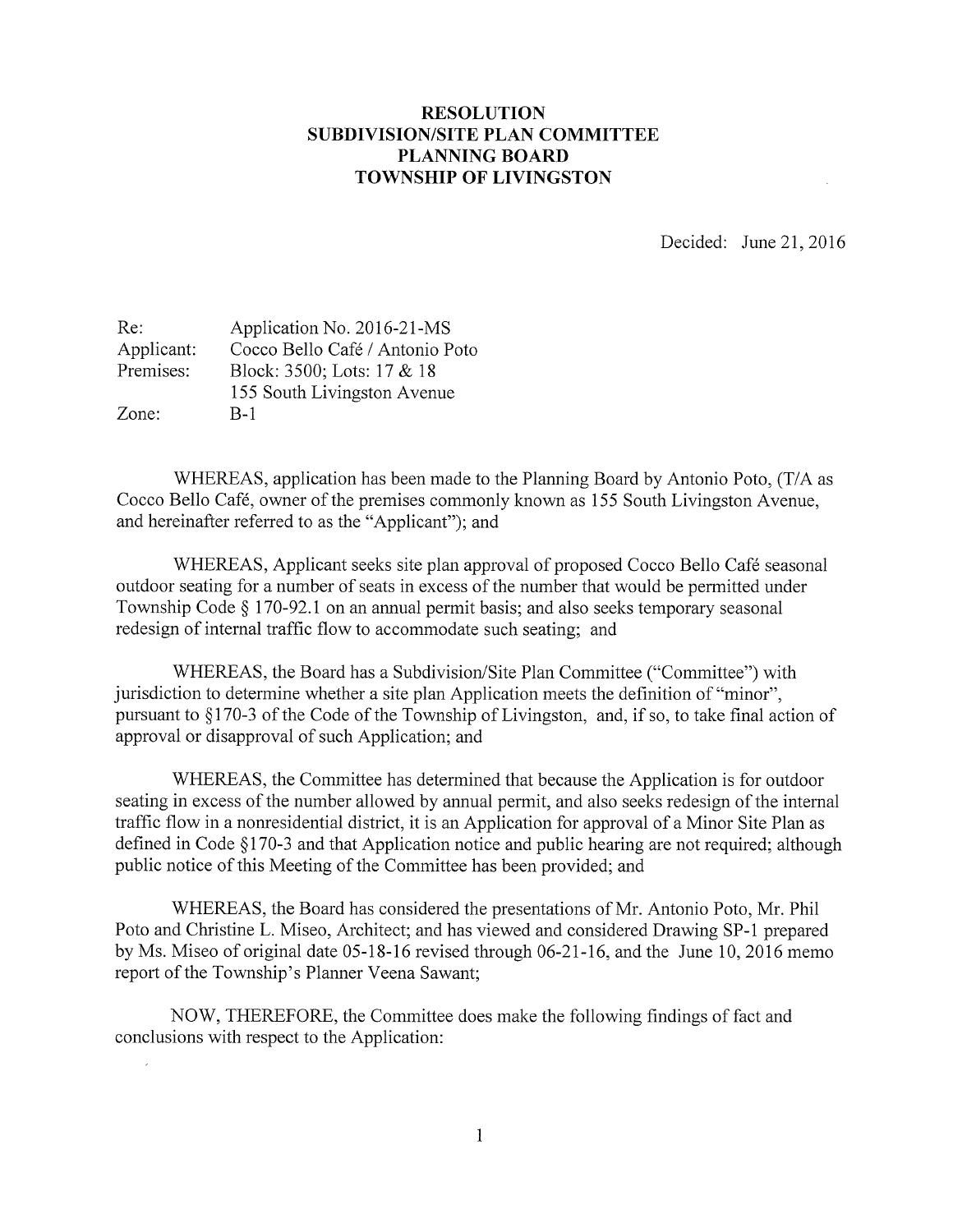- 1. Township Code § 170-92.1 permits seasonal outdoor seating, by annual permit, for up to the greater of 20 seats or 15% of indoor seating. The Applicant proposes seating in excess of that number and without need for annual seasonal permits.
- 2 The proposed outdoor seating would satisfy all of the requirements for an annual permit under Township Code § 170-92.1 except for two factors:
	- a. 28 seats are proposed; and
	- b. 20 of the seats would be within <sup>a</sup> front yard internal parking area with the need that such parking area be closed to traffic while that seating is in use.
- 3. That parking area contains <sup>5</sup> stripped parallel parking spaces, all of which are posted as reserved for a tenant bank. That parking is in addition to the parking field behind the building.
- 4. The bank has its customer entrance at the front of the building at the structure's northwesterly end. All other building tenants, including the restaurant, have entrances both at the front and in the rear; except that the tenant at the southerly front corner of the building has its second entrance on that side of the building; and the dental office at the southerly rear corner of the building has its primary entrance on that side of the building.
- 5. Vehicular access to the rear off-street parking area is via a two-way driveway on the southerly side of the site, or from the off-street parking areas of two retail lots to the south of the site. There is an exit-only driveway at the northerly side of the building. That exit driveway has both a thru lane to So. Livingston Avenue and a lane for access to the drive-up window of the bank. There is no pedestrian walkway on the northerly side of the building. There is <sup>a</sup> pedestrian walkway on the southerly side of the building.
- 6. Both of the traffic lanes on the northerly side of the building provide exit to So. Livingston Avenue. However, drivers coming through either lane have the option of turning left within the site to access the parking spaces in the front yard.
- 7. The outdoor seating would consist of up to six (6) tables, having an aggregate of not more than twenty (20) seats, in the front yard parking area, plus up to four (4) tables, with two (2) seats each, on the internal sidewalk between the building and that parking area's drive aisle. Thus, up to twenty-eight (28) seasonal outdoor seats could be provided.
- 8. The outdoor seating within the parking area would be provided only when the bank is closed. When the bank is open, the tables and chairs for seating within the parking area would be stored out of the parking area and not used. The outdoor seating would not physically displace or impinge upon any parking spaces.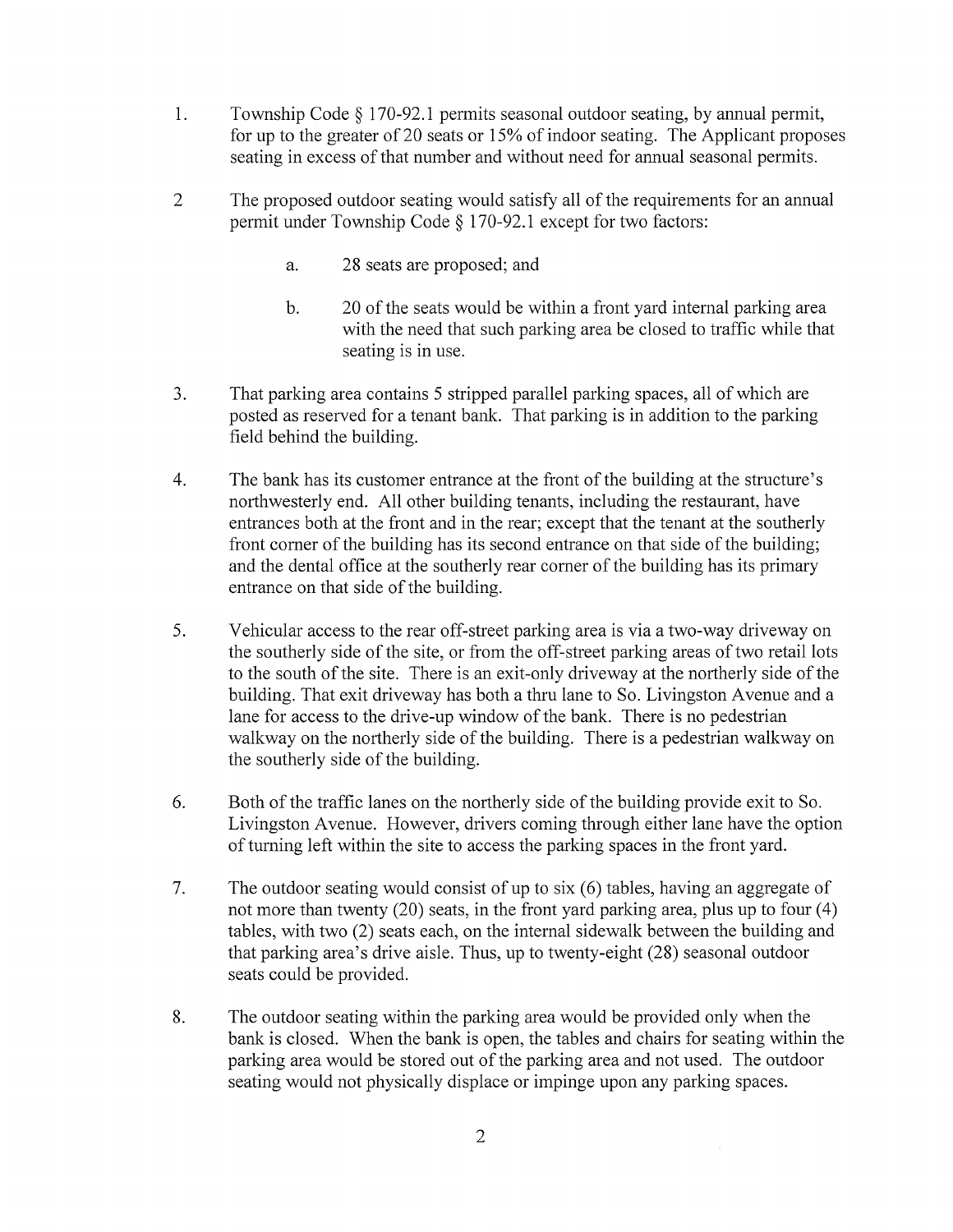- 9. The front yard parking area aisle is one-way and would be closed to traffic when outdoor seating is in place in the front yard parking area. Closure would be accomplished by three (3) chain link barriers. One (1) barrier would close the access from the two (2) one-way exit lanes in the north driveway. One (1) would be at the southerly end of that parking area. The third would close the northerly access driveway from South Livingston Avenue to that parking area.
- 10. Operation and maintenance of the outdoor seating area would conform to and be in compliance with this Application as amended in the course of the hearing and with the requirements of Township Code §170-92.1.
- 11. The bank is closed on Sunday. On Saturday, the bank closes at 1:00 P.M. On Monday, Tuesday, Wednesday and Friday the bank closes at 4:00 P.M. On Thursdays, the bank does not close until 7 P.M.
- 12. The traffic aisle would be closed, with <sup>a</sup> resulting limited temporary change of internal traffic flow, and outdoor seating would be provided in the front yard offstreet parking area, afler the bank closes. The traffic aisle would be reopened when food and beverage service ends.
- 13. The up to four (4) two-seat tables on the sidewalk adjacent to the front of the building would be provided without regard to whether the traffic aisle is closed and would not be subject to the bank's hours.
- 14. The Application is hereby approved subject to the following conditions agreed to by the Applicant:
	- A. The approval of closing the front yard parking area is only for the limited purpose of providing outdoor seasonal seating when <sup>a</sup> bank tenant is closed. Should the bank be replaced by another use the approval will automatically expire.
	- B. The temporary chain link barrier to close the northerly access from South Livingston Avenue shall be placed as close as physically possible to the public sidewalk, shall bear a sign reading "Driveway Temporarily Closed", and shall either be illuminated or of a reflective material.
	- C. The two (2) temporary chain link barriers to close access to the front yard parking area itself shall bear similar signs.
	- D. The temporary chain link barriers shall be activated no sooner than when the bank closes; and shall be opened when the restaurant closes.